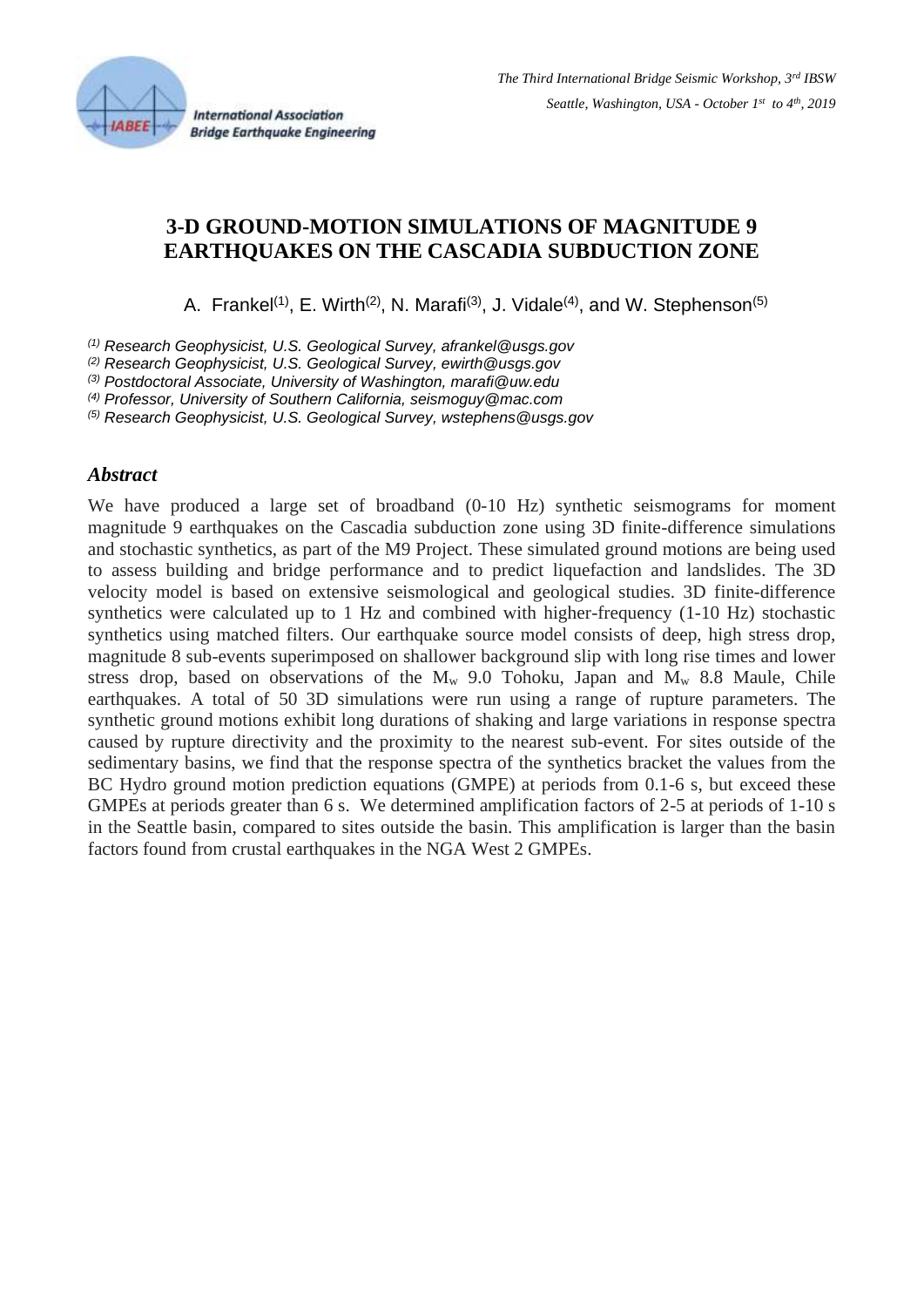# **1. Introduction**

The estimated probability of a moment magnitude  $M_w$  9 earthquake on the Cascadia subduction zone is 10-14% in the next 50 years, based on paleoseismic evidence and the occurrence of the previous earthquake in 1700 [1]. Therefore, it is critical to estimate the range of expected ground motions from such earthquakes and their effects on the built environment. In this paper, we describe the results from 3D simulations for 30 rupture scenarios of  $M_w$  9 Cascadia earthquakes. These simulations produce a range of expected ground motions over a frequency band from co-seismic offset to 10 Hz. We also conducted 20 simulations to determine the sensitivity of the synthetic seismograms and response spectra to various rupture parameters. This study was part of the M9 Project at the University of Washington that was funded by the National Science Foundation. The U.S. Geological Survey was a collaborator in this effort. We have posted approximately 2.5 million broadband synthetic seismograms on the DesignSafe website: [https://www.designsafe-ci.org/data/browser/public/designsafe.storage.published/PRJ-1355,](https://www.designsafe-ci.org/data/browser/public/designsafe.storage.published/PRJ-1355) along with response spectra. Complete descriptions of the methodology, results, and sensitivity studies of the 3D simulations are given in [2] and [3].

## **2. Methodology**

The simulations were conducted using a 3D finite-difference program that has variable grid spacing with depth [4]. The 3D velocity model was based on a large set of seismological, geophysical, and geological data [5]. The simulations were run on supercomputers with 500 to 1000 processing cores. The minimum shear-wave velocity was 600 m/s. The 3D simulations are accurate up to 1 Hz. For higher frequencies, we summed stochastic seismograms with delays based on rupture propagation. The synthetics from the 3D simulations and the stochastic procedure were combined using matched filters to produce broadband synthetics from 0-10 Hz.

We are especially interested in the seismic response of deep sedimentary basins, such as the Seattle and Tacoma basins. Observations have shown that these basins amplify and prolong ground shaking at periods of about 1 s and longer. The portion of the 3D velocity model for the Seattle basin was validated by modeling the  $M_w$  6.8 Nisqually earthquake and a M4.8 earthquake, as well as the basin amplification from four local earthquakes [6].

The M9 earthquake rupture model was informed by observations from the  $M_w$  8.8 Maule, Chile and M<sup>w</sup> 9.0 Tohoku, Japan earthquakes [7, 8]. This compound rupture model consists of high stress drop subevents located in the deeper portion of the rupture zone and larger background slip in the shallow portion of the rupture zone (Fig. 1). The sub-event slip is superimposed on the background slip. The shallow background slip accumulates too slowly to produce substantial strong ground motions with periods less than about 7 s. The shallow portion of the background slip is the key cause of the tsunami. We used  $M_w$  8 subevents in the simulations, similar to the magnitudes of the sub-events observed in the Maule and Tohoku earthquakes. We distributed five sub-events along the length of the rupture zone, so that the average spacing between sub-events was similar to that observed in the Tohoku earthquake. These sub-events radiate most of the strong ground motions in the periods of engineering interest  $(< 10 \text{ s})$ .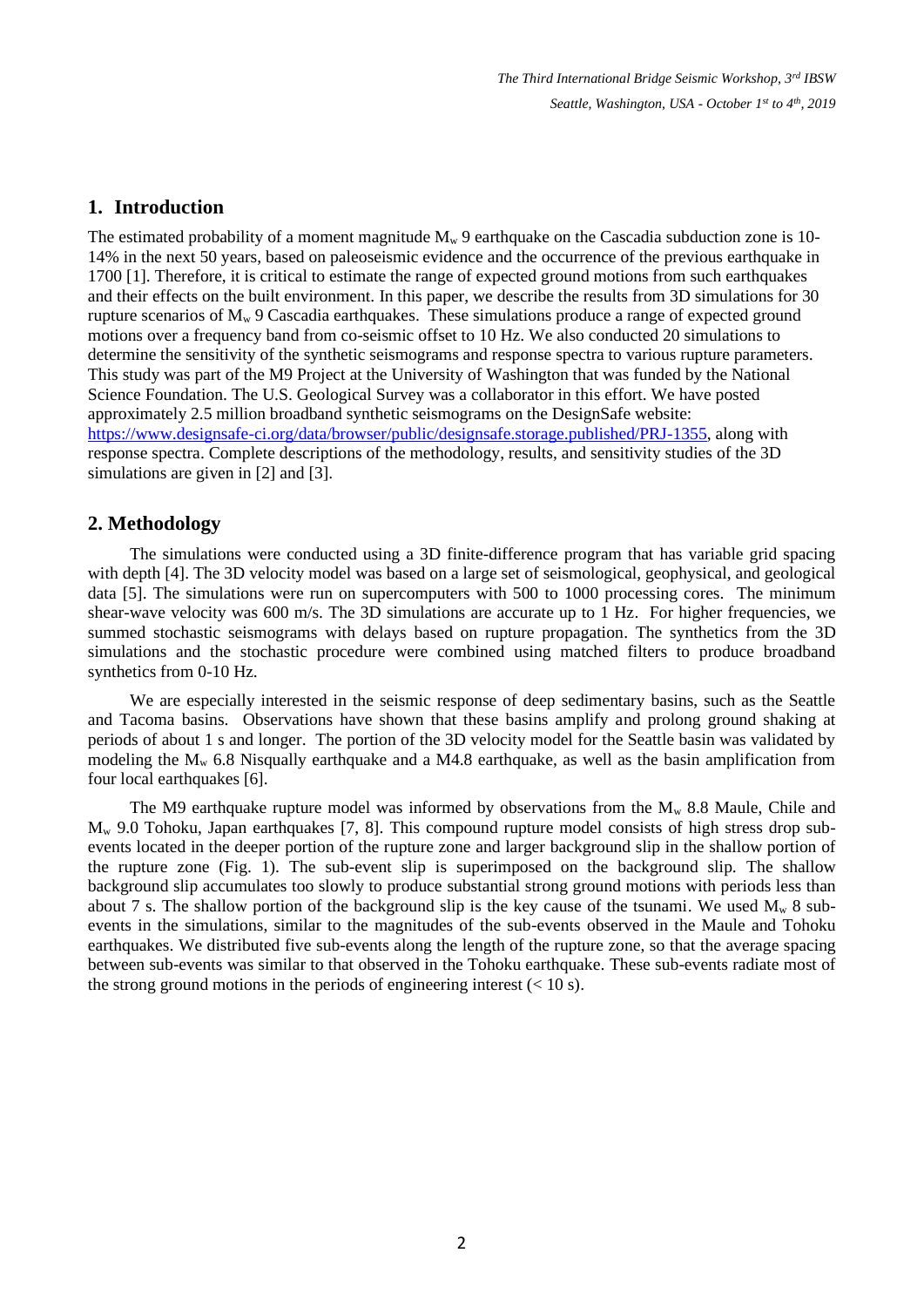

Fig. 1. Compound slip model for run 21. Background slip is shown on the left and tapers to zero in the subevent locations. M<sub>w</sub> 8.0 sub-events are shown on the right. The sub-event slip is superimposed on the background slip. The small star is the hypocenter.

#### **2. Results**

Fig. 2 shows maps of response spectral accelerations (SA) for 0.2 and 3.0 s derived from one of the 30 simulations (run 21). For 0.2 s SA, the results are dominated by the stochastic procedure, which used a site condition with a Vs30 of 600 m/s. The 3.0 s SA values are controlled by the 3D simulations. In both period bands, the ground motions are highest near the locations of the sub-events. The map of 3.0 s SA exhibits strong amplification by the Seattle and Tacoma basins within the Puget Lowland. Rupture directivity effects are also apparent in the 3.0 s SA map, with higher ground motions extending inland from the sub-events.

Synthetic acceleration seismograms exhibit relatively long durations of strong shaking (Fig. 3). For this run, sites at Newport and Seaside, OR near the coast have peak ground accelerations (PGA) of about 0.6 g. Sites in Seattle and Portland, more distant from the rupture, have PGAs of 0.1-0.2g. There is strong variation in PGA for sites along the coast, controlled by the proximity to the sub-events. This is seen by the factor of 2 variation in PGA between SEAW (Seaside) and sites S2 and S3 which are 50 and 100 km, respectively, to the south (Fig. 3).

Large amplifications of long-period (1-10 s) SA values are found for the Seattle and Tacoma basins in the Puget Lowland (Fig. 4). In general, the amplifications are higher for sites with larger values of Z2.5, which is the depth to a shear-wave velocity of 2.5 km/s. The velocity synthetics in Fig. 4 illustrate the large amplification for the site in the Seattle basin (QAW), compared to a site just south of the basin (SP2) and one west of the Puget Lowland (DOSE).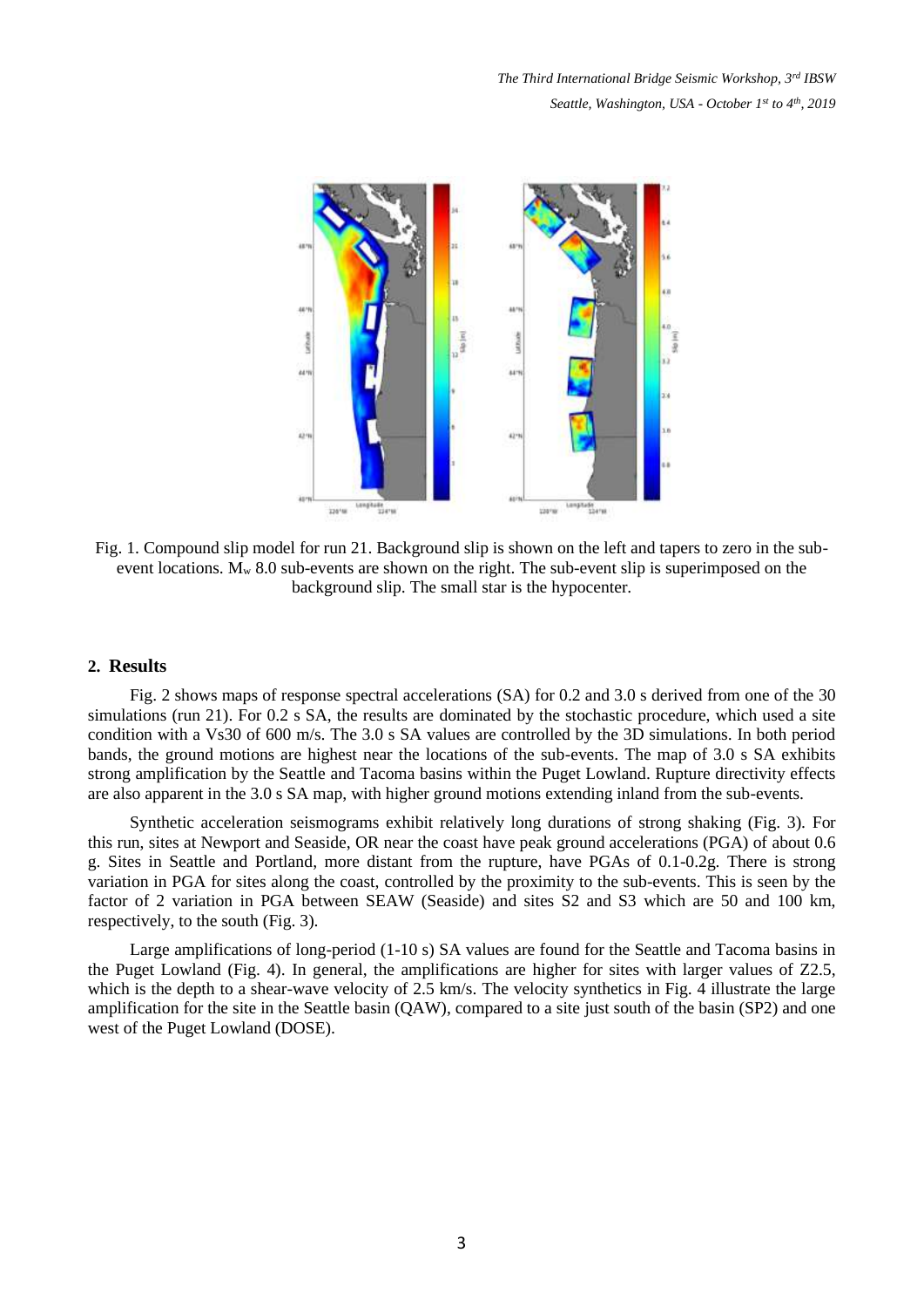

Fig. 2. Maps of SA values (in *g*) from the synthetics for run 21



Fig. 3. Synthetic acceleration seismograms for run 21. Site locations are shown in Fig. 2.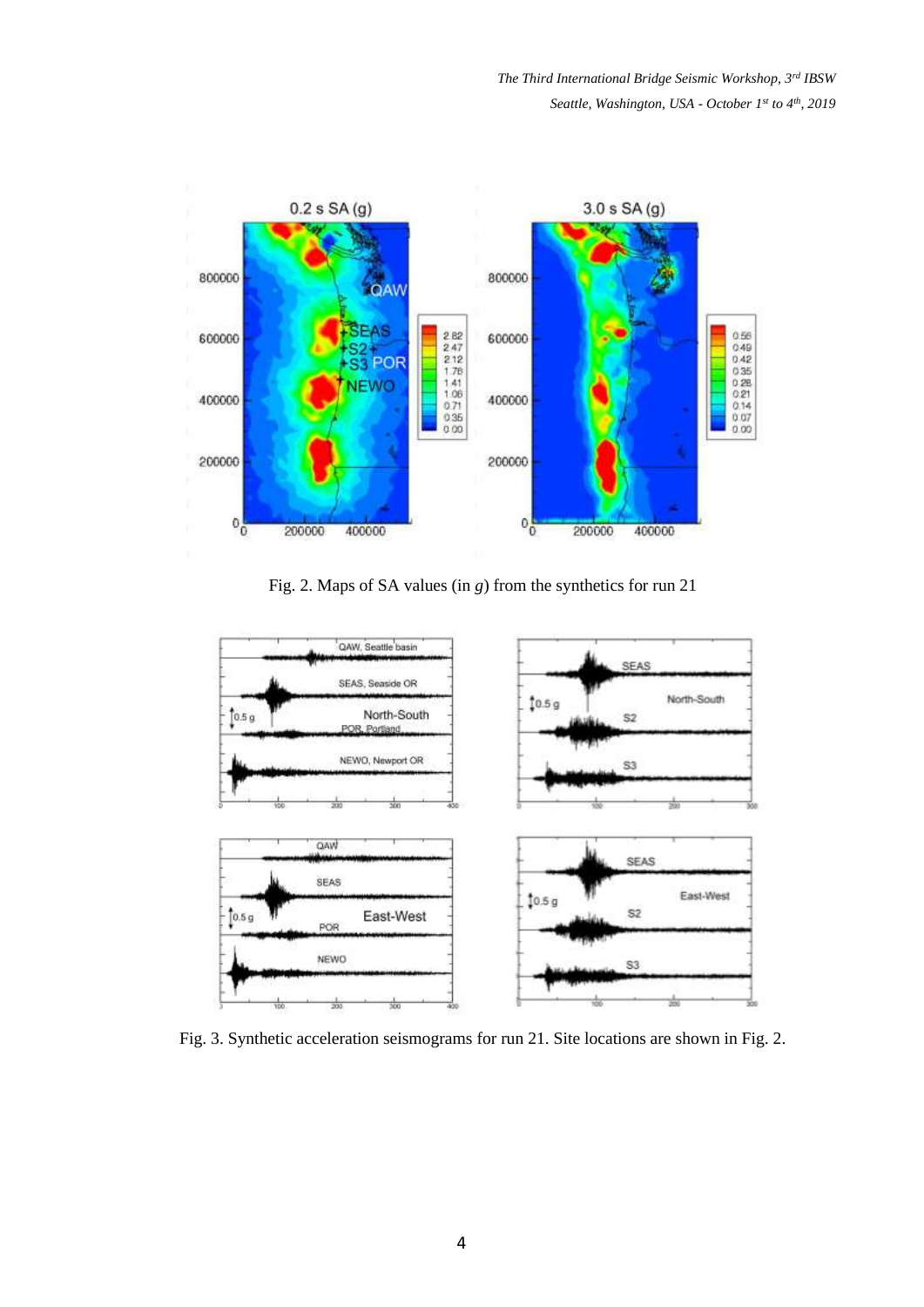

Fig. 4. (left) Map of 3 s SA in the Puget Lowland for run 21. The contours depict the Z2.5 values (depth to shear wave velocity of 2.5 km/s), with 1 km contour interval. Outline of Seattle basin from R. Blakely (written comm., 2017). (right) Synthetic velocity seismograms for a site in the Seattle basin and two sites outside the basin (see map on left for locations).

In total, we ran 30 3D simulations, varying the starting point (hypocenter) of rupture, the slip distributions of the sub-events and background slip, and the locations of the sub-events. Fig. 5 shows the hypocenters and sub-event locations for the 30 runs. The location of the down-dip (eastern) edge of the rupture zone was also varied, using locations and weights from the 2014 National Seismic Hazard Maps.

In Fig. 6 we compare the SA values from the synthetics at non-basin sites to the predictions of the BC Hydro ground motion prediction equations (GMPE) [9] for a Vs30 of 600 m/s. This GMM was based on strong-motion data for interface subduction zone earthquakes. For periods up to 6 s, the median values of the synthetics are similar to those of the BC Hydro GMPE (Fig. 6). However, for 7.5 s SA, the synthetics have higher values and a more gradual fall-off with distance than the BC Hydro predictions. This may be due to the shallower depth of the M9 sub-events compared to those in the Maule and Tohoku earthquakes. Note that the observed 3 s SA values at close-in stations from the  $M_w$  8.8 Maule earthquake are similar to the simulations. For 0.2 and 1.0 s, some of the Maule data are higher than the M9 simulations, but many of these sites with Maule earthquake recordings have Vs30 values less than the 600 m/s used in the simulations.

The M9 simulations display strong amplification of 1-10 s SA in the Seattle and Tacoma sedimentary basins. Fig. 7 shows the basin amplification factors (BAF) found for the Seattle basin. We determined the basin amplification at sites in the Seattle basin with Z2.5 greater than 5 km, referenced to sites outside the Puget Lowland with Z2.5 equal to 1 km (Fig. 7). We found amplification factors of 4-5 at periods of 2 to 6 s. When referenced to a site just to the south the Seattle basin, we determined amplification factors of 2-3. We found similar amplification factors from recordings of a M5.0 earthquake located just below the plate interface near the potential down-dip rupture edge of a M9 earthquake [2]. These amplification factors are much higher than those determined for crustal earthquakes from an NGA West 2 GMPE [10], for sites with similar Z2.5 values as the Seattle basin [2]. The larger amplification for the M9 earthquakes is likely caused by the more horizontal propagation of S-waves from Cascadia M9 earthquakes compared to those of crustal earthquakes near or underneath a basin. This will lead to larger basin-edge generated surface waves. Furthermore, the shallow M9 source produces substantial long-period surface waves that are strongly amplified by the Seattle basin [2].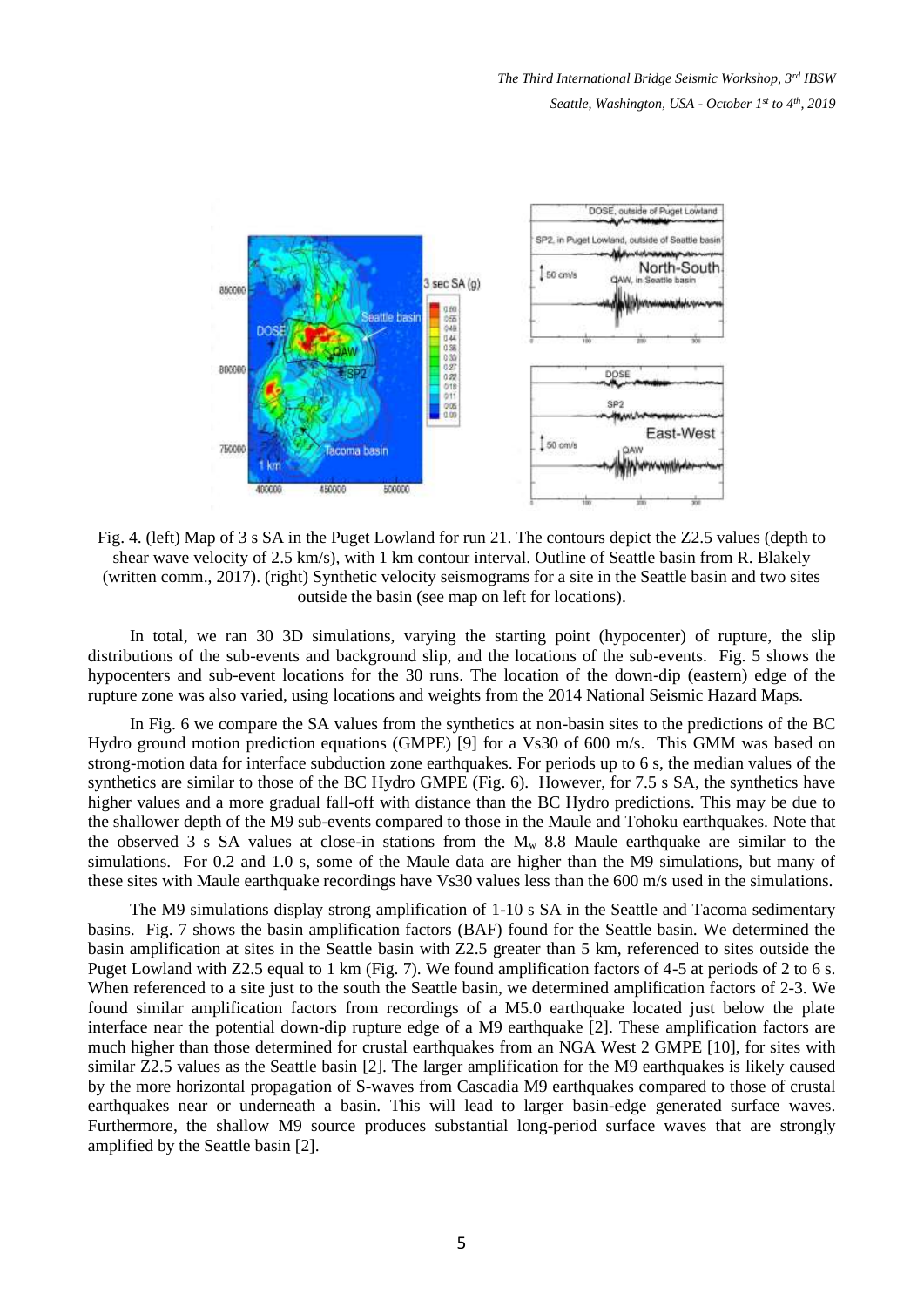

Fig. 5. (left) distribution of hypocenters (stars) used in the 30 runs. Colored lines denote three choices for down-dip (eastern) edge of rupture. Hypocenters are color coded to correspond to the down-dip edge used for that run. (right). Locations of sub-events used in the 30 runs.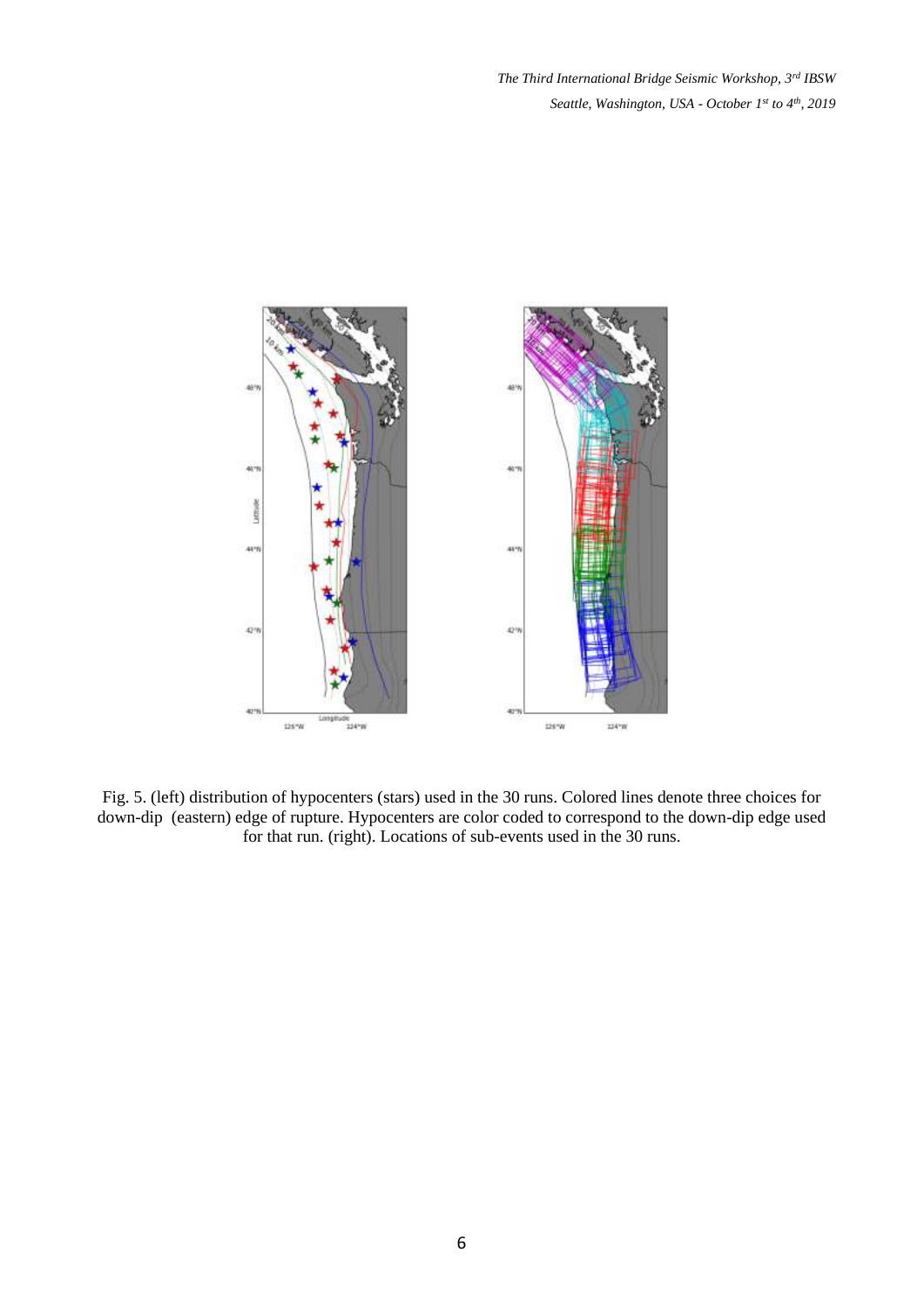

Fig. 6. Results of 30 runs for non-basin sites. Each black line is the log-averaged SA for one of the 30 runs. Black dots are the log-averaged values for all 30 runs. Black error bars correspond to total standard deviation in that distance bin. Red error bars denote inter-event standard deviations. Green lines are predictions for  $M_w$ 9.0 from the BC Hydro GMPE [9], with  $\pm$  one standard deviation. Blue diamonds are SA values from closein recordings of the  $M_w$  8.8 Maule earthquake.



Fig. 7. (left) Map showing Z2.5 for Puget Lowland. (right) Basin amplification factors (BAF) calculated for sites with  $Z2.5 \ge 5.0$  km, referenced to sites with  $Z2.5 = 1.0$  km, based on the 30 3D simulations.